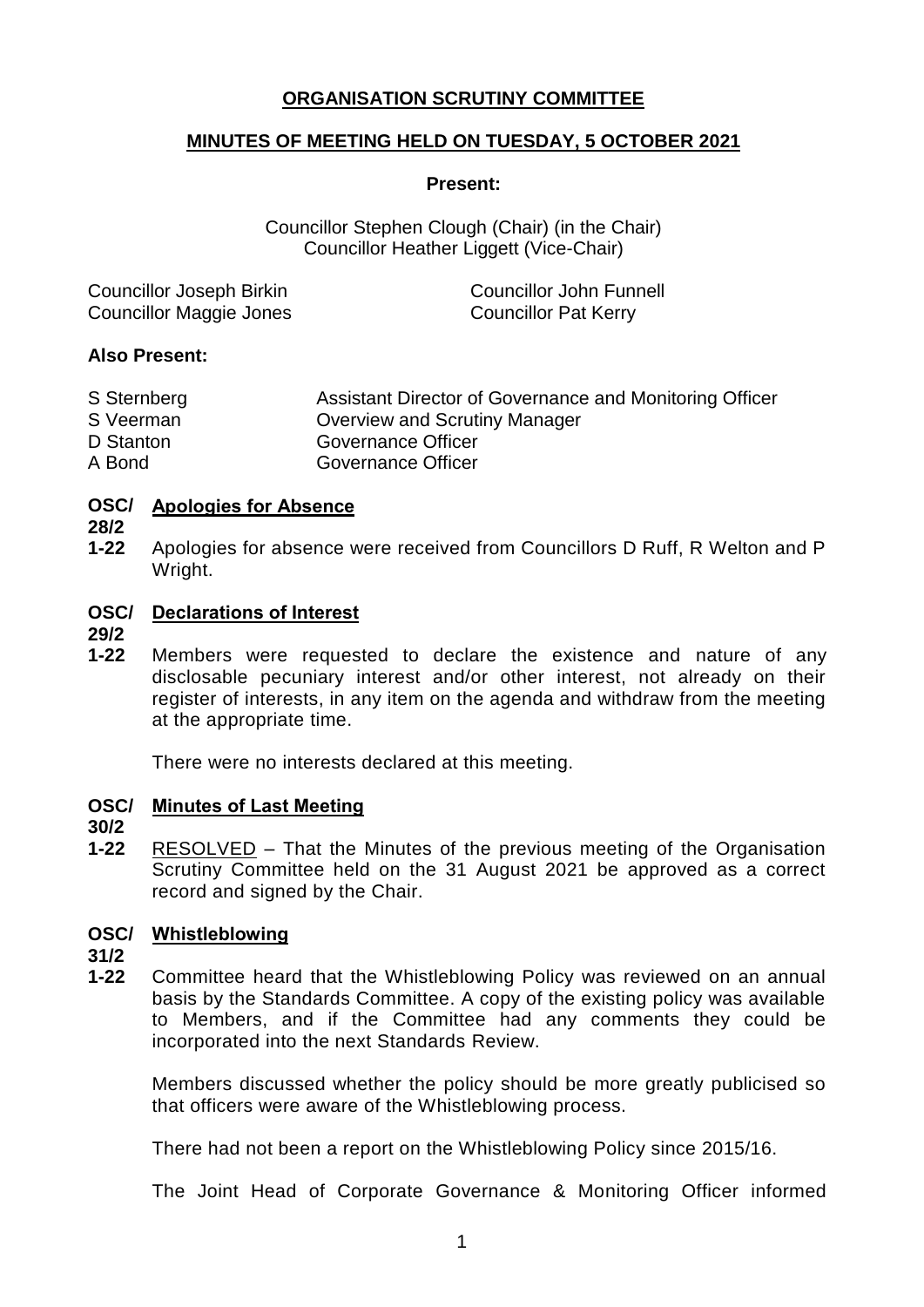Committee that she would send out the policy and attend the next meeting of the Committee if Members had any further questions.

Members were informed that she believed there to be a good culture at the Council and that people felt able to raise concerns. She did not believe that statutory protection was required.

Committee requested that the Whistleblowing Policy be raised at meetings of the Joint Consultative Group as part of publicising the review.

## **OSC/ Scrutiny Review**

## **32/2**

**1-22** Committee considered the Draft Project Plan and Timetable.

> Members had a wide ranging discussion on the Scrutiny Review topic and the importance of gathering good evidence to inform the Review.

> Committee discussed speaking to a wide variety of people such as Members, Council organisations, residents at venues such as luncheon clubs, a citizens' panel, and Parish Councils.

> Committee recognised the need for complete basic IT training and support for Members.

> Members recognised the importance of considering equalities and those with additional needs.

# **OSC/ Forward Plan of Executive Decisions**

- **33/2**
- **1-22** RESOLVED – That the forward plan of Executive Decisions be noted.

# **OSC/ Work Programme**

**34/2**

**1-22** Members requested to speak with three individuals that the Council was sponsoring to complete an NBA as this was a large investment for the Council.

RESOLVED – That the Organisation Scrutiny Committee Work Programme be noted.

## **OSC/ Additional Urgent Items**

- **35/2**
- **1-22** There were no urgent items discussed at the meeting.

## **OSC/ Date of Next Meeting**

- **36/2**
- **1-22** The next meeting of the Organisation Scrutiny Committee will be held on 7 December 2021 at 10am.

# **OSC/ Exclusion of Public**

**37/2**

**1-22** RESOLVED - That the public be excluded from the meeting during the